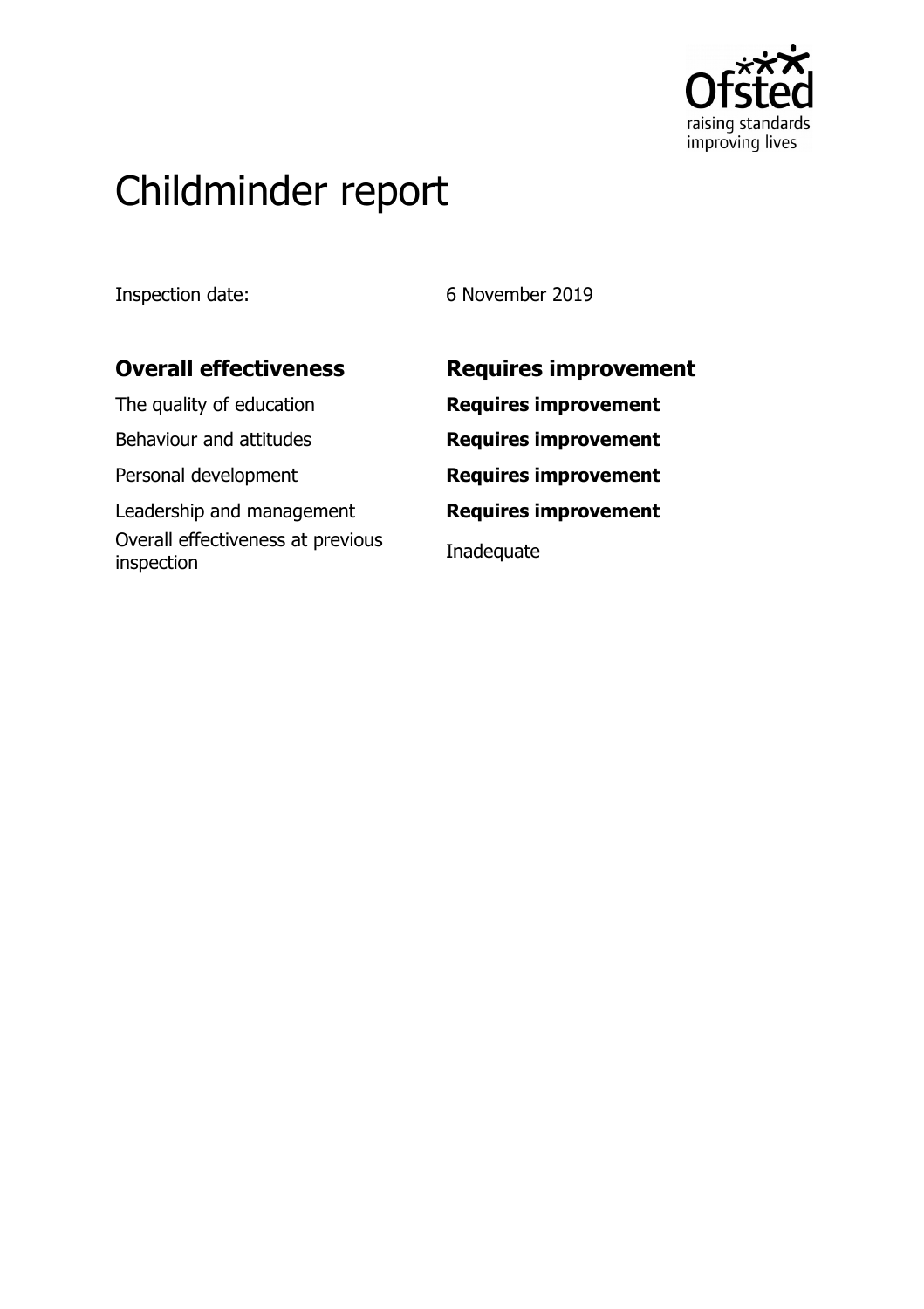

# **What is it like to attend this early years setting?**

### **The provision requires improvement**

Children are happy and enjoy their time with the childminder. This shows they feel safe and secure in her care. The childminder is caring and kind towards children. She provides them with extra care and attention when needed. For instance, the childminder stays close to babies as they sleep. Children form secure emotional attachments and positive relationships with her.

The childminder makes regular observations and assessments of children's learning. She identifies their interests and generally provides activities to help them build on what they know and can do. For example, older children enjoy playing with a toy ice cream van. The childminder encourages them to think for themselves, such as she asks how many ice creams they need for their cones. This enables children to successfully build their early mathematical skills. However, not all children, particularly babies, benefit from a meaningful and effectively planned curriculum that keeps their engagement and takes their development further.

The childminder supports children to manage their own personal needs. However, occasionally, the childminder does not ensure her policies, particularly the use of mobile phones and cameras, and hygiene procedures are consistently maintained. The childminder understands the benefit of healthy lifestyles. Sometimes, however, she does not continually apply clear and consistent messages, particularly around minimising the time children spend in front of the television and, jointly with parents, helping them make nutritious food choices.

## **What does the early years setting do well and what does it need to do better?**

- The childminder has made positive improvements since her previous inspection. She has effective behaviour management processes. For instance, the childminder talks to children and encourages them to think about their actions. She provides them with positive praise and encouragement to help build their confidence and self-esteem. Children behave well.
- The childminder's curriculum, particularly for babies, is not as carefully thought out as it is for older children. The childminder does not make the best possible use of her assessments of babies' learning to help plan challenging and stimulating activities. Therefore, at times, they do not reach their full potential.
- Parents and carers are happy with the service the childminder provides. Parents comment that their children enjoy being in her care and the childminder provides regular updates about their day. They praise the way the childminder shares information with both parents. This helps to provide continuity of learning and care.
- $\blacksquare$  Risk assessments are effective. The childminder identifies and minimises any hazards in her surroundings. For example, she has assessed that her garden is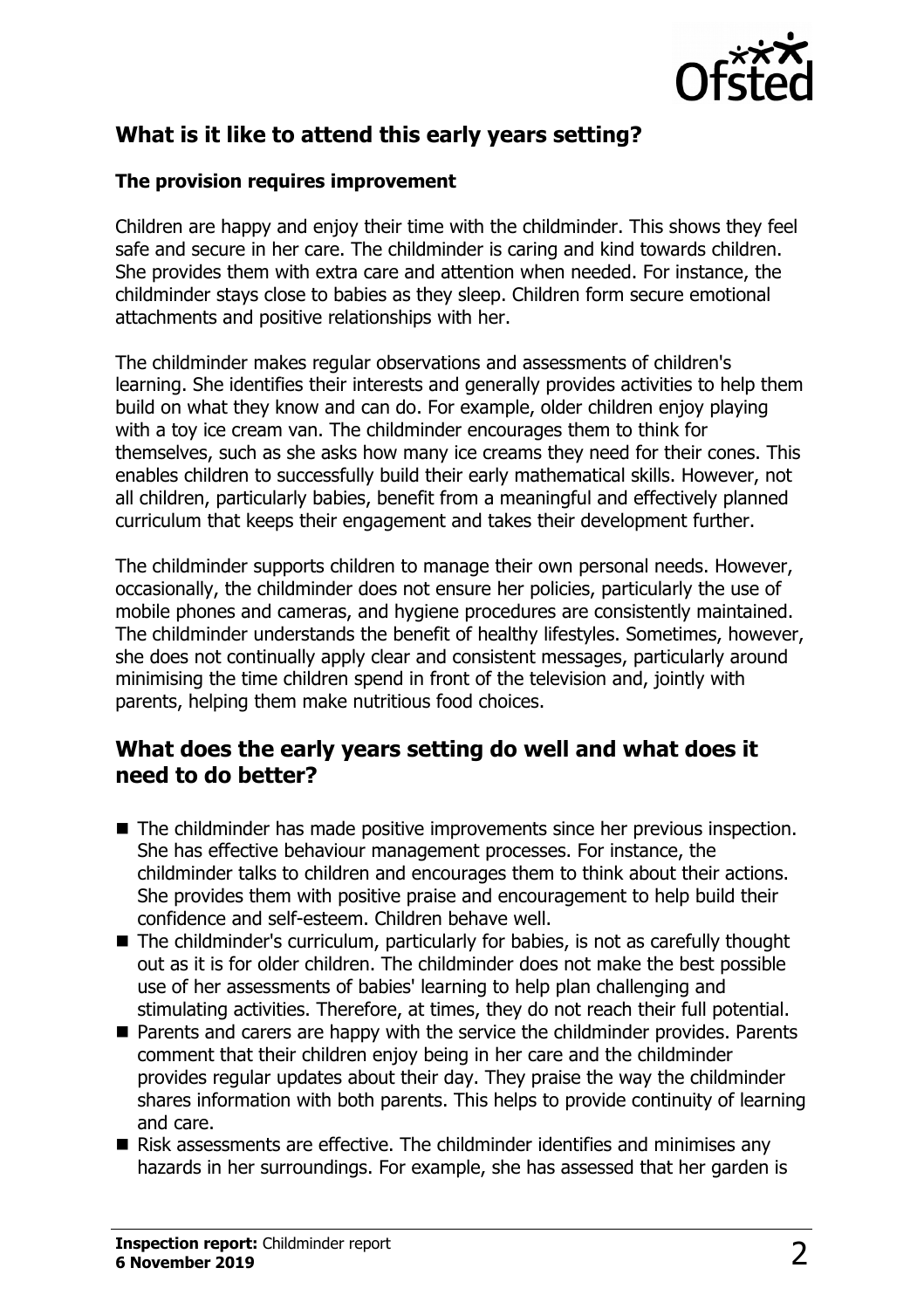

not currently suitable for children's use so uses the local parks for daily outdoor play. This helps children play outside in a safe environment.

- Children build their vocabulary and communication skills well. Babies smile and copy the sounds the childminder makes. Older children are confident to talk with adults and tell them about their day.
- $\blacksquare$  The childminder helps children learn how to keep themselves safe. For example, she reminds them about sitting on chairs and not bumping their heads on the table as they stand up.
- $\blacksquare$  The childminder does not always make sure that her policies are effectively applied. At times, she does not fully consider the use of mobile phones and cameras by everyone who attends the setting. Also, her hygiene procedures are not continually successful to help minimise the risk of cross-infection.
- The childminder, sometimes, does not successfully use opportunities, together with parents, to ensure that children are given clear messages about the importance of healthy food choices. Additionally, she does not effectively reduce the time young children spend with the television on. This does not enable children's physical health and development to be fully supported.
- $\blacksquare$  Children learn about similarities and differences around them. The childminder talks to children about diversity and uses books to develop their understanding. This helps children respect and value each other.
- $\blacksquare$  The childminder works well with other settings children attend. She shares regular information about children's progress and they work together to provide a consistent approach. This helps children build the skills they need in preparation for their future learning.

# **Safeguarding**

The arrangements for safeguarding are effective.

The childminder has a secure understanding of safeguarding. She knows the signs that would cause her concern about a child's welfare and the processes to follow. The childminder understands what to do if there was an allegation made against herself or a household member. She successfully develops her knowledge and skills, such as attending relevant safeguarding training. The childminder understands current legislation and guidance, including the 'Prevent' duty. This helps keep children safe from harm. She knows her responsibility to notify Ofsted of any changes to the provision.

## **What does the setting need to do to improve?**

**To meet the requirements of the early years foundation stage and Childcare Register the provider must:**

| -- |
|----|
|----|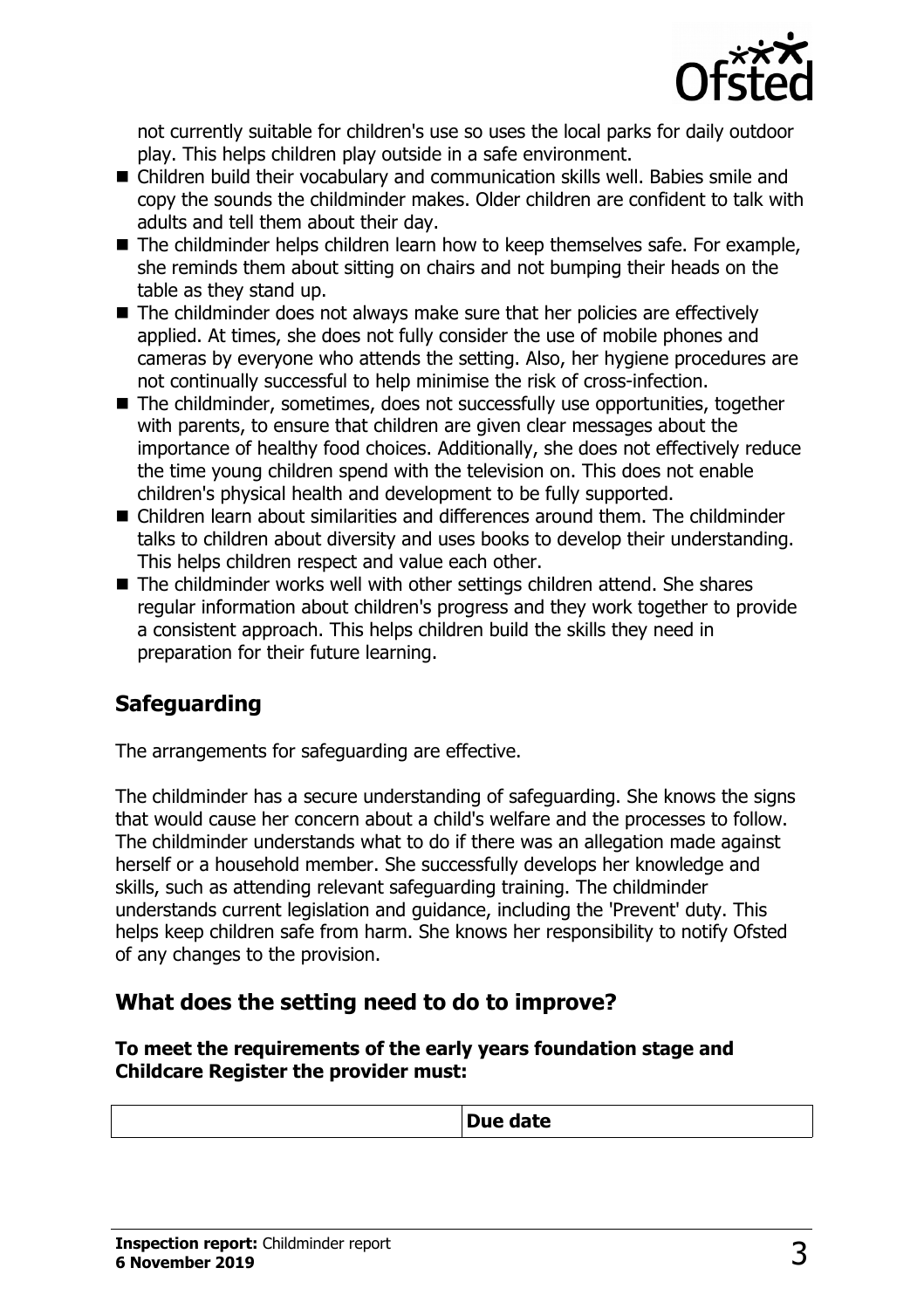

| make sure policies are continually<br>effective, in particular relating to the use<br>of mobiles phone and cameras, and<br>hygiene procedures                                                                                                   | 18/12/2019 |
|-------------------------------------------------------------------------------------------------------------------------------------------------------------------------------------------------------------------------------------------------|------------|
| provide more consistent and clear<br>messages to children, in conjunction<br>with parents, to help support children's<br>physical health, with particular regard to<br>nutrition and screen time                                                | 18/12/2019 |
| develop the intent of the curriculum to<br>help provide activities that support all<br>children's individual needs, abilities and<br>concentration, particularly those of<br>babies, to build the skills they need for<br>their future success. | 15/01/2020 |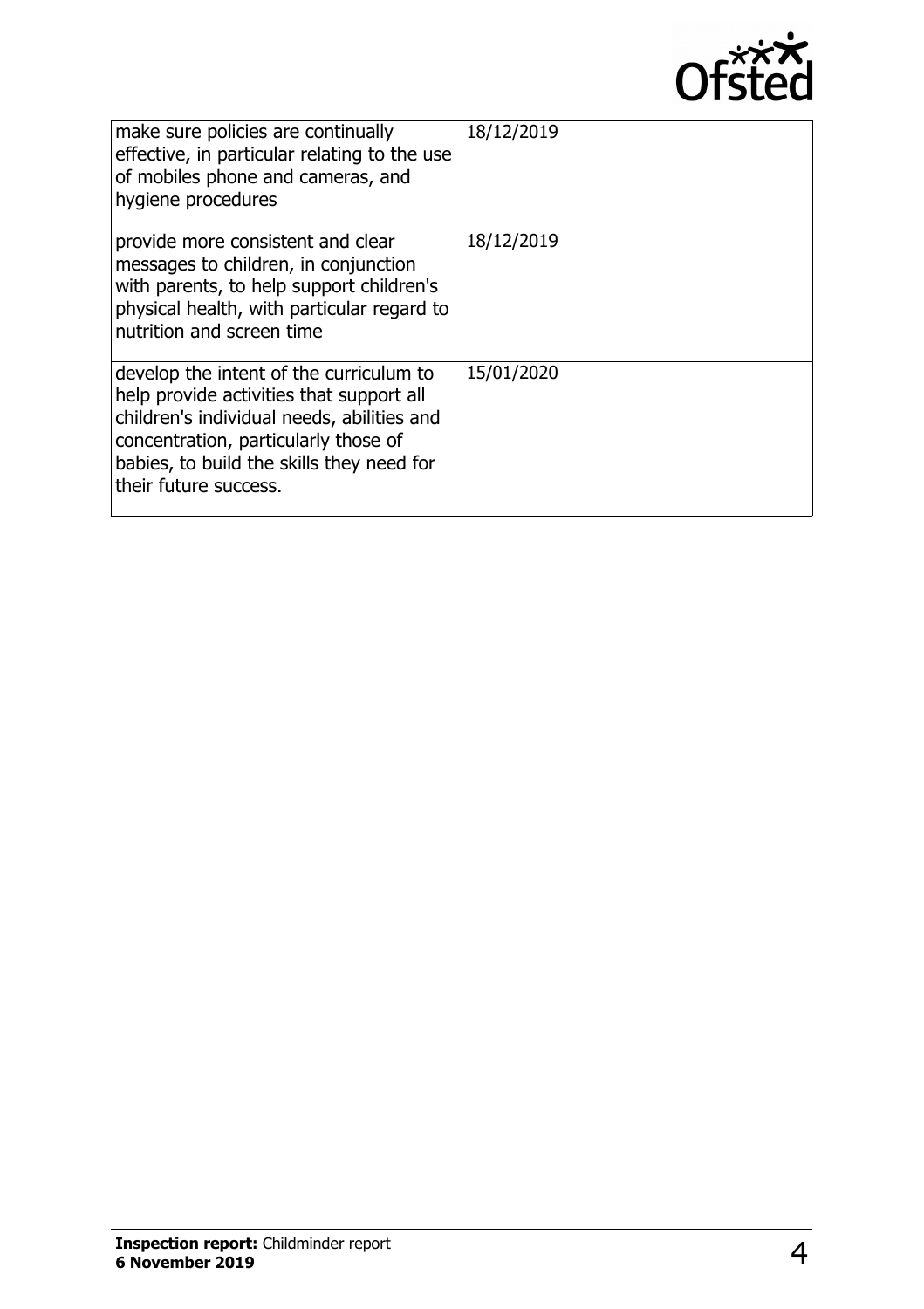

| <b>Setting details</b>        |                                                                                      |
|-------------------------------|--------------------------------------------------------------------------------------|
| Unique reference number       | EY350513                                                                             |
| <b>Local authority</b>        | Kent                                                                                 |
| <b>Inspection number</b>      | 10105116                                                                             |
| <b>Type of provision</b>      | Childminder                                                                          |
| <b>Registers</b>              | Early Years Register, Compulsory Childcare<br>Register, Voluntary Childcare Register |
| Day care type                 | Childminder                                                                          |
| Age range of children         | $0$ to $11$                                                                          |
| <b>Total number of places</b> | 6                                                                                    |
| Number of children on roll    | 11                                                                                   |
| Date of previous inspection   | 25 April 2019                                                                        |

# **Information about this early years setting**

The childminder registered in 2007 and lives in Sittingbourne, Kent. She cares for children Monday to Friday throughout the year. The provider receives funding to provide free early education for children aged three and four years.

# **Information about this inspection**

#### **Inspector**

Sarah Stephens

#### **Inspection activities**

- $\blacksquare$  The inspector observed the quality of teaching and the impact this has on children's learning and development.
- A learning walk was conducted with the childminder and the inspector.
- $\blacksquare$  The inspector viewed a range of documentation, including evidence of suitability checks and qualifications.
- $\blacksquare$  The inspector spoke to carers and children.
- $\blacksquare$  The inspector held discussions with the childminder at appropriate times throughout the inspection.

We carried out this inspection under sections 49 and 50 of the Childcare Act 2006 on the quality and standards of provision that is registered on the Early Years Register. The registered person must ensure that this provision complies with the statutory framework for children's learning, development and care, known as the early years foundation stage.

If you are not happy with the inspection or the report, you can [complain to Ofsted.](http://www.gov.uk/complain-ofsted-report)